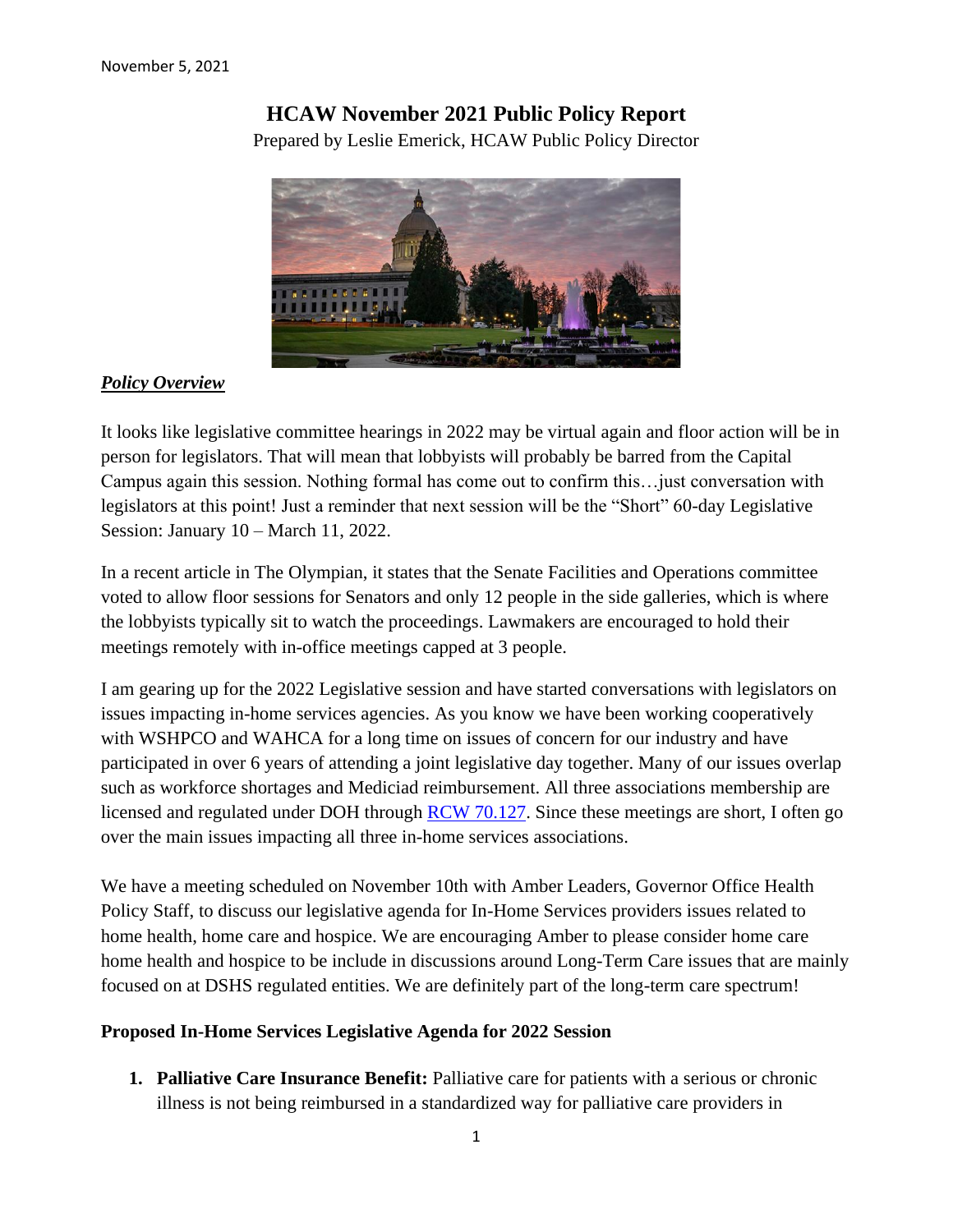Washington state, even though the actual services are being provided around the state. Currently the reimbursement is a patchwork of various billing codes that can be cobbled together to cover the existing provision of this care or disincentivizing palliative care. This proposal would include coverage under the state's Medicaid program as well as private insurers. The stakeholder work has begun, and we are reviewing whether a Sunrise Review for new Mandated Benefit makes sense to do over the 2022 interim. Feedback in my meetings with legislators are telling me that we may have another path forward! Suggestions are a bundled payment system that includes existing services under the Essential Health Benefits. We are also considering talking about renewing the rule making with HCA.

- 2. **Private Duty Nursing Agency Reimbursement:** Private Duty Nursing (PDN) agencies who care for medically intensive children and adults are being paid at the same rate as an independent provider nurses with no agency overhead costs. PDN agencies provide supervision, payroll and oversight and assure shifts by nurses are covered. Currently DSHS pays home care agencies a higher rate to address the overhead costs vs. independent providers. We are requesting that PDN agencies gain additional reimbursement for being an agency provider vs an independent provider. Maintain rates that were provided by federal COVID dollars for retention of current nurses. I have been given permission to work on this with Ways and Means Committee staff by Senator Cleveland and we had our first meeting with DSHS staff on November 4, 2021. They are going to research the rates for PDN and also how home care agencies are paid vs IPs in the home care world.
- 3. **Medicaid Home Health 10% Rate Increase Budget Proviso:** Home health did not get a rate increase during the COVID 19 Emergency and is still bearing the high cost of serving the Medicaid population with reimbursement much less than the cost of providing service.
- 4. **Maintain COVID-19 Funding for Medicaid Home Care Agencies:** Home care agencies are struggling to hire workers and must remain competitive in their wages to compete. We request that the state maintain the amount of funding available during the after the pandemic after the state of emergency is declared over.
- 5. **Workforce Shortage Issues and Impacts on hiring Home Care Aides, Certified Nursing Assistants and LPN/ RNs:** We are supportive of the Nursing Care Quality Assurance Commissions efforts to create an apprenticeship pathway for Home Care Aides and Certified Nursing Assistants to become LPN/RNs to increased capacity in the LTC workforce.

**Fall Legislative Committee Days**: are coming up and here are the virtual public hearings that are scheduled impacting in-home services. I plan to attend these meetings and listen in for issues related to in-home care. I have highlighted a few areas of potential policy impacts. You can also access these hearings on TVW afterwards or during the hearings.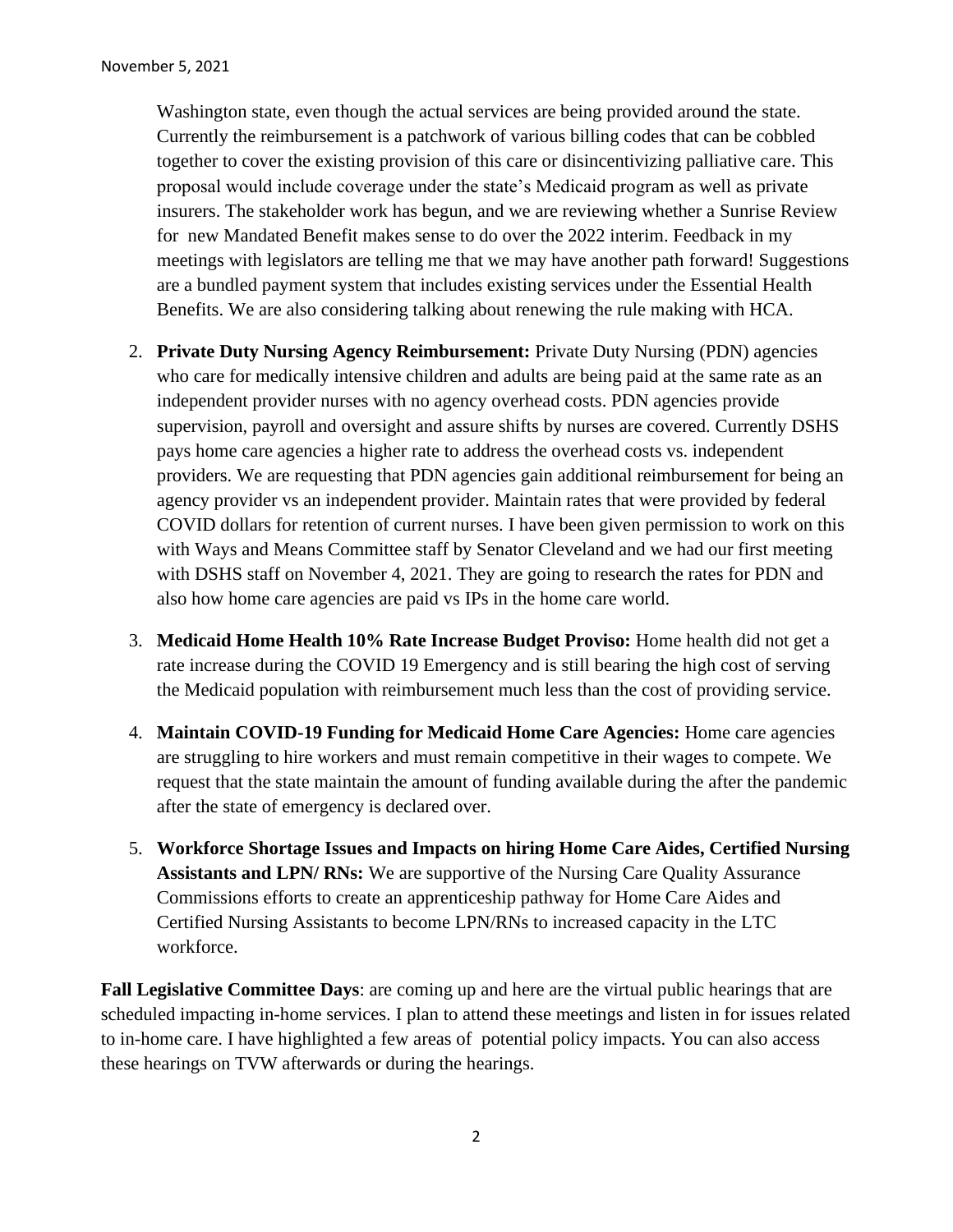## **Joint (House and Senate) Legislative Executive Committee on Planning for Aging and Disability Issues 11/17/2021 2:00 PM** Virtual

**Work Session:** To view committee documents: [https://app.leg.wa.gov/committeeschedules](https://lnks.gd/l/eyJhbGciOiJIUzI1NiJ9.eyJidWxsZXRpbl9saW5rX2lkIjoxMzQsInVyaSI6ImJwMjpjbGljayIsImJ1bGxldGluX2lkIjoiMjAyMTEwMjcuNDc5OTY5NjEiLCJ1cmwiOiJodHRwczovL2FwcC5sZWcud2EuZ292L2NvbW1pdHRlZXNjaGVkdWxlcyJ9.xSOc5zNnnos1nR8iJ3K1wV3PI_d3IFIg9ftmzzAteB4/s/961433114/br/114765635937-l) See [https://app.leg.wa.gov/CSIRemote/Joint](https://lnks.gd/l/eyJhbGciOiJIUzI1NiJ9.eyJidWxsZXRpbl9saW5rX2lkIjoxMzUsInVyaSI6ImJwMjpjbGljayIsImJ1bGxldGluX2lkIjoiMjAyMTEwMjcuNDc5OTY5NjEiLCJ1cmwiOiJodHRwczovL2FwcC5sZWcud2EuZ292L0NTSVJlbW90ZS9Kb2ludCJ9.IyYjA8NiY5eazN7olT5d5ypBbOIKz_o45OFI2Espo50/s/961433114/br/114765635937-l) to register for remote public testimony.

- 1. Medicare affordability.
- 2. Update on the Developmental Disability North Star Project.

3. Impact of Medicaid rates methodologies on workforce in long-term care and developmental disability settings.

- 4. Update on the WA Cares Fund.
- 5. Public comment. (Remote testimony.)

## **Senate Ways & Means 11/15/2021 3:30 PM** Virtual

**Work Session:** See [https://app.leg.wa.gov/CSIRemote/Senate](https://lnks.gd/l/eyJhbGciOiJIUzI1NiJ9.eyJidWxsZXRpbl9saW5rX2lkIjoxMjYsInVyaSI6ImJwMjpjbGljayIsImJ1bGxldGluX2lkIjoiMjAyMTEwMjcuNDc5OTY5NjEiLCJ1cmwiOiJodHRwczovL2FwcC5sZWcud2EuZ292L0NTSVJlbW90ZS9TZW5hdGUifQ._Kgf-SbWo4rzf9ttV7fCW23_wKBNvcir9q7ZYBs0zbU/s/961433114/br/114765635937-l) for testimony options.: [https://app.leg.wa.gov/committeeschedules](https://lnks.gd/l/eyJhbGciOiJIUzI1NiJ9.eyJidWxsZXRpbl9saW5rX2lkIjoxMjcsInVyaSI6ImJwMjpjbGljayIsImJ1bGxldGluX2lkIjoiMjAyMTEwMjcuNDc5OTY5NjEiLCJ1cmwiOiJodHRwczovL2FwcC5sZWcud2EuZ292L2NvbW1pdHRlZXNjaGVkdWxlcyJ9.HuChOhp7inFXnQmeCFbPn8evsE5cGmGhwMy6HXfe87A/s/961433114/br/114765635937-l)

- 1. Revenue and caseloads update.
- 2. Update on COVID-19 response funding.
- 3. Impacts of vaccine mandate on agency operations.
- 4. Blake implementation.
- 5. Broadband expansion.

## **Senate Health & Long Term Care 11/15/2021 10:30 AM** Virtual

**Work Session:** To view committee meetings: [https://app.leg.wa.gov/committeeschedules](https://lnks.gd/l/eyJhbGciOiJIUzI1NiJ9.eyJidWxsZXRpbl9saW5rX2lkIjoxMTIsInVyaSI6ImJwMjpjbGljayIsImJ1bGxldGluX2lkIjoiMjAyMTEwMjcuNDc5OTY5NjEiLCJ1cmwiOiJodHRwczovL2FwcC5sZWcud2EuZ292L2NvbW1pdHRlZXNjaGVkdWxlcyJ9.4-cMdP3P0FUTEvnC5ub8qdVzSA5zhDOjz7oj6GjINi0/s/961433114/br/114765635937-l)

- 1. Health care workforce challenges.
- 2. COVID-19 pandemic update. .

## **House Health Care & Wellness 11/18/2021 8:00 AM** Virtual

**Work Session:** To view committee meetings: [https://app.leg.wa.gov/committeeschedules](https://lnks.gd/l/eyJhbGciOiJIUzI1NiJ9.eyJidWxsZXRpbl9saW5rX2lkIjoxMTIsInVyaSI6ImJwMjpjbGljayIsImJ1bGxldGluX2lkIjoiMjAyMTEwMjcuNDc5OTY4ODEiLCJ1cmwiOiJodHRwczovL2FwcC5sZWcud2EuZ292L2NvbW1pdHRlZXNjaGVkdWxlcyJ9.Bk3-rXlODxCKNmHbpMxnyXduN2ONgo_Z-2ouelkjB2k/s/961433114/br/114761192899-l)

- 1. Rural health financing.
- 2. Health Care Cost Transparency Board update.
- 3. Behavioral health bed capacity update.
- 4. Update on state pharmaceutical purchasing initiatives.

## **House Appropriations 11/18/2021 3:30 PM** Virtual

**Work Session:** To view committee meetings: [https://app.leg.wa.gov/committeeschedules](https://lnks.gd/l/eyJhbGciOiJIUzI1NiJ9.eyJidWxsZXRpbl9saW5rX2lkIjoxMDEsInVyaSI6ImJwMjpjbGljayIsImJ1bGxldGluX2lkIjoiMjAyMTEwMjcuNDc5OTY4ODEiLCJ1cmwiOiJodHRwczovL2FwcC5sZWcud2EuZ292L2NvbW1pdHRlZXNjaGVkdWxlcyJ9.Fm31Xo3OkSzd4OgQ8T19_NHcYeWguKAsxH4wwXD-pdY/s/961433114/br/114761192899-l)

- 1. Update on Use of Funding for the Temporary Assistance for Needy Families Program.
- 2. Update on Use of Funding for the Dan Thompson Trust Fund.
- 3. Update on Use of Funding for Transitioning Aging and Long-Term Care Support

Administration (ALTSA) Clients from Acute Care Hospitals to Community and Other Settings. 4. 2022 Session Fiscal Preview.

**Legislative Proposal for a WA State Psilocybin End-of Life Bill based** (on the Oregon bill): I was invited to a meeting with [Senator Jesse Salomon](https://senatedemocrats.wa.gov/salomon/) (D) representing the Shoreline area. He wanted to discuss how the Oregon bill is being implemented and if there are any things that we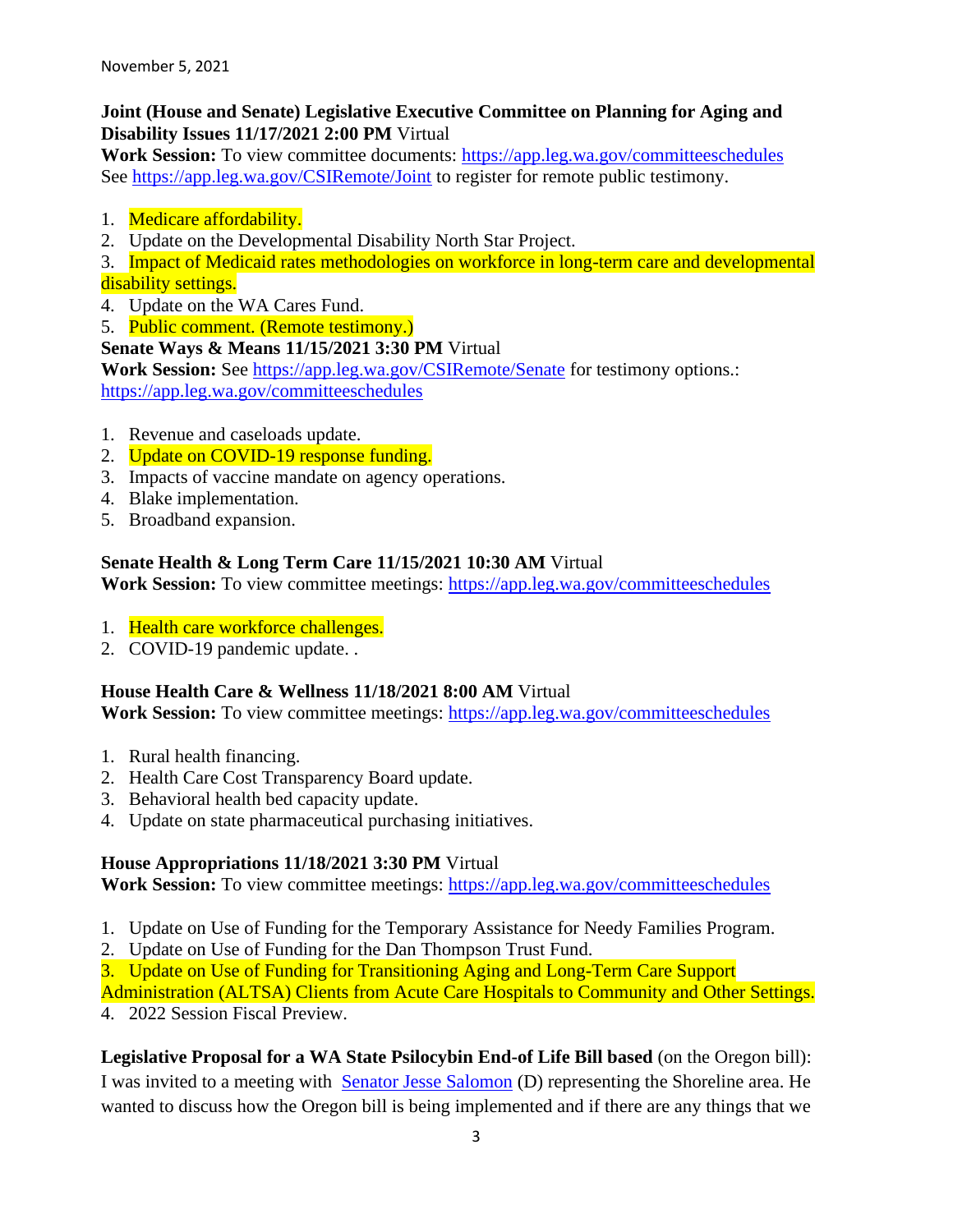could do better if we run the bill in WA State. He referred to the John Hopkins Study as a basis for the bill. He may be asking for the associations support if they move forward with this proposal next session.

### *Health Care Authority (HCA)*

**\$3,000 Incentive Payments for Medicaid Home Health:** Donna, Brent Korte and I met with the Governor's Policy Staff, and Jason McGill at the HCA regarding incentive payments for home health and hospice to get difficult to discharge patients out of hospitals and into their homes. Based on that discussion, HCA decided to move forward with the following pilot project:

**Medicaid discharge incentives for skilled nursing facilities, home health agencies, & hospitals:**  HCA has approval to fund a new home health incentive supporting hospital discharge during the current COVID-19 surge. HCA has implemented a small home health incentive program of \$3K for 25 new episodes of home health care for clients ready to discharge from hospitals. MCOs will send HCA requests for funding, and HCA will pay home health agencies directly. The deadline has been extended until the funds run out so please reach out to your MCOs soon! You can also direct questions to Glory Dole, Section Manager for Medicaid Contracts and Compliance [glory.dole@hca.wa.gov.](mailto:glory.dole@hca.wa.gov)

I recently spoke with Glory Dole about how the pilot is going. She said that only half the 25 slots have been approved and we are having some problems with the MCOs getting them to approve the pilot provisions. HCAW has offered to facilitate these determinations by MCOs, but she said that hospital discharge planners are also of concern as they are not sending appropriate patients to home health and they often are readmitted, and the hospital does not get reimbursed for being patients who are readmitted. I requested that we participate in discussions with the WA State Hospital Association around this issue to improve readmission rates and provide safe discharges into patient's homes. I also suggested that they take a closer look at the Home Care Association of New York collaborative efforts with hospitals that was put into place during the pandemic. [Hospital-](https://gcc02.safelinks.protection.outlook.com/?url=https%3A%2F%2Fhca-nys.org%2Fstatewide-hospital-home-care-collaborative&data=04%7C01%7Cglory.dole%40hca.wa.gov%7C9820aa633d0a4b0f4e4908d9a078b371%7C11d0e217264e400a8ba057dcc127d72d%7C0%7C0%7C637717263159234500%7CUnknown%7CTWFpbGZsb3d8eyJWIjoiMC4wLjAwMDAiLCJQIjoiV2luMzIiLCJBTiI6Ik1haWwiLCJXVCI6Mn0%3D%7C0&sdata=kc0yH8qVBtne0YaDTcYNx48XTnh3p03242dnznDspjA%3D&reserved=0)[Home Care Collaboration –](https://gcc02.safelinks.protection.outlook.com/?url=https%3A%2F%2Fhca-nys.org%2Fstatewide-hospital-home-care-collaborative&data=04%7C01%7Cglory.dole%40hca.wa.gov%7C9820aa633d0a4b0f4e4908d9a078b371%7C11d0e217264e400a8ba057dcc127d72d%7C0%7C0%7C637717263159234500%7CUnknown%7CTWFpbGZsb3d8eyJWIjoiMC4wLjAwMDAiLCJQIjoiV2luMzIiLCJBTiI6Ik1haWwiLCJXVCI6Mn0%3D%7C0&sdata=kc0yH8qVBtne0YaDTcYNx48XTnh3p03242dnznDspjA%3D&reserved=0) HCA-NYS

**Social Worker for Home Health**: The new reimbursement program will start up on January 1, 2022. HCA has already had their first stakeholder meeting to discuss implementation. The reason it will not be retroactive from July 1, 2021, is that they have to amend the State Plan (SPA) which is their contract with the federal government and renegotiate the contracts with the Managed Care Organizations (MCOs).

**Social Worker for Home Health Rulemaking has been initiated:** HCA has started the rulemaking process to amend the WAC to allow for reimbursement of a social worker for home health. HCA Preproposal - Statement of Inquiry (CR101) **182-551** Home Health [WSR 21-20-063](https://lnks.gd/l/eyJhbGciOiJIUzI1NiJ9.eyJidWxsZXRpbl9saW5rX2lkIjoxMDUsInVyaSI6ImJwMjpjbGljayIsImJ1bGxldGluX2lkIjoiMjAyMTEwMTEuNDcxOTcwMzEiLCJ1cmwiOiJodHRwczovL3d3dy5oY2Eud2EuZ292L2Fzc2V0cy8xMDEtMjEtMjAtMDYzLnBkZiJ9.HPHMZ7_img0pY_jQbx7yZRgyrwmpx-IL4d_lNt-IoyM/s/1807707848/br/113727131866-l)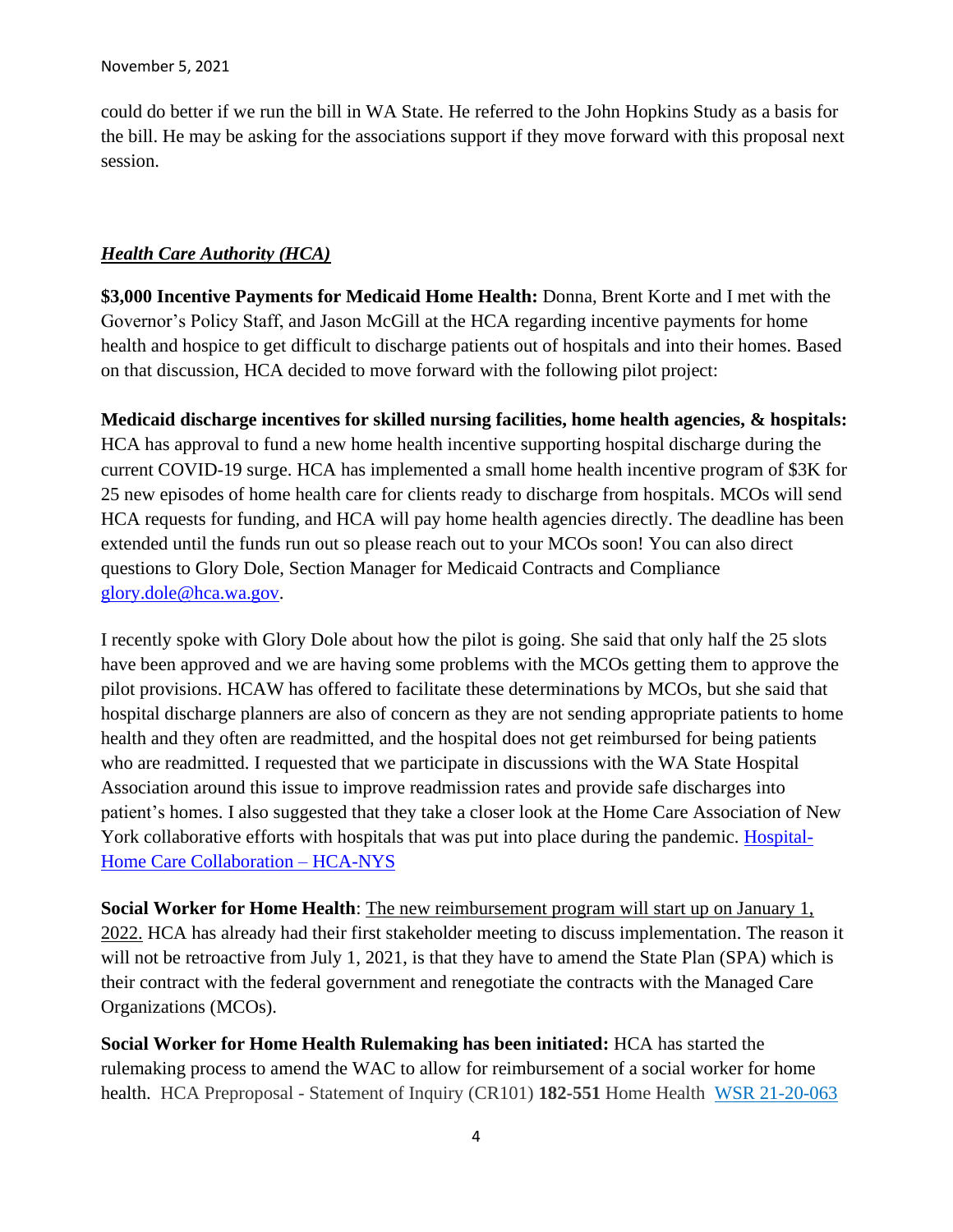#### November 5, 2021

**Purpose:** The 2021-2023 operating budget included a proviso (section 211(65), chapter 334, Laws of 2021) specifying that certain appropriated funds are provided to reimburse social workers as part of the medical assistance home health benefit. The agency is amending home health rules in chapter 182-551 WAC, subchapter II, to include medical social services within the home health program.

**Comments are due by Wednesday, November 17 on the rules draft below. Return your comments to:** Brian Jensen, Rules & Publications Program Manager: brian.jensen@hca.wa.gov **Direct policy questions to:** Cynthia Rivers, Clinical Quality and Care Transformation, via email at: [Cynthia.rivers@hca.wa.gov](mailto:Cynthia.rivers@hca.wa.gov) with a cc: to [brian.jensen@hca.wa.gov](mailto:brian.jensen@hca.wa.gov)



**Private Duty Nursing issue and Seattle Children's Hospital (SCH):** Medically fragile children on vents and trachs are cared for by our Private Duty Nursing Agencies and are regulated by both the Health Care Authority and DSHS. SCH has initiated a workgroup to discuss how to address medically fragile children being backed up at the hospital for up to 3 years due to the shortage of private duty nurses and low reimbursement rates in the state. I attended a 2-day conference in Seattle with SCH to discuss ways to help expand care for this kids in the home. I have been appointed to work on this issue through their workgroup. One of the issues that came out of this meeting was that PDN agencies are paid at the same rate as their independent contractor RNs, which does not take into account agency overhead. We are working with DSHS and legislators to try and fix this in the next legislative session.

## *Department of Health (DOH)*

**COVID-19 Guidance:** The following guidance documents include changes to references that include the secretary of health's masking order; change in quarantine length for fully vaccinated, exposed residents from 14 days to seven days (with completion of post-exposure testing); and removal of links to archived CDC guidance.

- [Outdoor Visitation Guidance for Long-Term Care \(LTC\) Settings](https://lnks.gd/l/eyJhbGciOiJIUzI1NiJ9.eyJidWxsZXRpbl9saW5rX2lkIjoxMDUsInVyaSI6ImJwMjpjbGljayIsImJ1bGxldGluX2lkIjoiMjAyMTExMDUuNDg0MTU0NTEiLCJ1cmwiOiJodHRwczovL2djYzAyLnNhZmVsaW5rcy5wcm90ZWN0aW9uLm91dGxvb2suY29tLz91cmw9aHR0cHMlM0ElMkYlMkZ3d3cuZG9oLndhLmdvdiUyRlBvcnRhbHMlMkYxJTJGRG9jdW1lbnRzJTJGMTYwMCUyRmNvcm9uYXZpcnVzJTJGTFRDT3V0c2lkZVZpc2l0LnBkZiZkYXRhPTA0JTdDMDElN0NDaW5keS5NYXJqYW1hYSU0MERPSC5XQS5HT1YlN0M2MWRlMzZlODQ3MTE0ODAwNTIwMjA4ZDk5ZmQxYjZkYyU3QzExZDBlMjE3MjY0ZTQwMGE4YmEwNTdkY2MxMjdkNzJkJTdDMCU3QzAlN0M2Mzc3MTY1NDUzMjkwOTM3NjklN0NVbmtub3duJTdDVFdGcGJHWnNiM2Q4ZXlKV0lqb2lNQzR3TGpBd01EQWlMQ0pRSWpvaVYybHVNeklpTENKQlRpSTZJazFoYVd3aUxDSlhWQ0k2TW4wJTNEJTdDMTAwMCZzZGF0YT0lMkZRbHlwQ3pPcGlsdjBXYnBVeTZSMFRpaEJCeGFmZTBNWHZ3aVFxNXJKaVklM0QmcmVzZXJ2ZWQ9MCJ9.4ksxfDnGBdolL_b8C6hc4GEJqSIvu4vpVo4tZEe12rk/s/717258116/br/118111920600-l)
- [Risk Assessment Template to Assess COVID-19 Exposure Risk for Residents/Clients after](https://lnks.gd/l/eyJhbGciOiJIUzI1NiJ9.eyJidWxsZXRpbl9saW5rX2lkIjoxMDYsInVyaSI6ImJwMjpjbGljayIsImJ1bGxldGluX2lkIjoiMjAyMTExMDUuNDg0MTU0NTEiLCJ1cmwiOiJodHRwczovL2djYzAyLnNhZmVsaW5rcy5wcm90ZWN0aW9uLm91dGxvb2suY29tLz91cmw9aHR0cHMlM0ElMkYlMkZ3d3cuZG9oLndhLmdvdiUyRlBvcnRhbHMlMkYxJTJGRG9jdW1lbnRzJTJGMTYwMCUyRmNvcm9uYXZpcnVzJTJGcmlza2Fzc2Vzc21lbnRfY29tbXVuaXR5dmlzaXQucGRmJmRhdGE9MDQlN0MwMSU3Q0NpbmR5Lk1hcmphbWFhJTQwRE9ILldBLkdPViU3QzYxZGUzNmU4NDcxMTQ4MDA1MjAyMDhkOTlmZDFiNmRjJTdDMTFkMGUyMTcyNjRlNDAwYThiYTA1N2RjYzEyN2Q3MmQlN0MwJTdDMCU3QzYzNzcxNjU0NTMyOTA5Mzc2OSU3Q1Vua25vd24lN0NUV0ZwYkdac2IzZDhleUpXSWpvaU1DNHdMakF3TURBaUxDSlFJam9pVjJsdU16SWlMQ0pCVGlJNklrMWhhV3dpTENKWFZDSTZNbjAlM0QlN0MxMDAwJnNkYXRhPXVwYk90bFZVTFQ4ZXMyJTJCQ3o4YmN0Q0ZFWnZTVTVwbHN3SGpXcDh4UzJnOCUzRCZyZXNlcnZlZD0wIn0.JkHIUvVyFsLHN8vVdcD-W2fOjv5czPAusx9aOsVcMX0/s/717258116/br/118111920600-l)  [Community Visits](https://lnks.gd/l/eyJhbGciOiJIUzI1NiJ9.eyJidWxsZXRpbl9saW5rX2lkIjoxMDYsInVyaSI6ImJwMjpjbGljayIsImJ1bGxldGluX2lkIjoiMjAyMTExMDUuNDg0MTU0NTEiLCJ1cmwiOiJodHRwczovL2djYzAyLnNhZmVsaW5rcy5wcm90ZWN0aW9uLm91dGxvb2suY29tLz91cmw9aHR0cHMlM0ElMkYlMkZ3d3cuZG9oLndhLmdvdiUyRlBvcnRhbHMlMkYxJTJGRG9jdW1lbnRzJTJGMTYwMCUyRmNvcm9uYXZpcnVzJTJGcmlza2Fzc2Vzc21lbnRfY29tbXVuaXR5dmlzaXQucGRmJmRhdGE9MDQlN0MwMSU3Q0NpbmR5Lk1hcmphbWFhJTQwRE9ILldBLkdPViU3QzYxZGUzNmU4NDcxMTQ4MDA1MjAyMDhkOTlmZDFiNmRjJTdDMTFkMGUyMTcyNjRlNDAwYThiYTA1N2RjYzEyN2Q3MmQlN0MwJTdDMCU3QzYzNzcxNjU0NTMyOTA5Mzc2OSU3Q1Vua25vd24lN0NUV0ZwYkdac2IzZDhleUpXSWpvaU1DNHdMakF3TURBaUxDSlFJam9pVjJsdU16SWlMQ0pCVGlJNklrMWhhV3dpTENKWFZDSTZNbjAlM0QlN0MxMDAwJnNkYXRhPXVwYk90bFZVTFQ4ZXMyJTJCQ3o4YmN0Q0ZFWnZTVTVwbHN3SGpXcDh4UzJnOCUzRCZyZXNlcnZlZD0wIn0.JkHIUvVyFsLHN8vVdcD-W2fOjv5czPAusx9aOsVcMX0/s/717258116/br/118111920600-l)
- [Supplemental Guidance for Long-Term Care Facility Visitors](https://lnks.gd/l/eyJhbGciOiJIUzI1NiJ9.eyJidWxsZXRpbl9saW5rX2lkIjoxMDcsInVyaSI6ImJwMjpjbGljayIsImJ1bGxldGluX2lkIjoiMjAyMTExMDUuNDg0MTU0NTEiLCJ1cmwiOiJodHRwczovL2djYzAyLnNhZmVsaW5rcy5wcm90ZWN0aW9uLm91dGxvb2suY29tLz91cmw9aHR0cHMlM0ElMkYlMkZ3d3cuZG9oLndhLmdvdiUyRlBvcnRhbHMlMkYxJTJGRG9jdW1lbnRzJTJGMTYwMCUyRmNvcm9uYXZpcnVzJTJGVmlzaXRvcnNMb2cucGRmJmRhdGE9MDQlN0MwMSU3Q0NpbmR5Lk1hcmphbWFhJTQwRE9ILldBLkdPViU3QzYxZGUzNmU4NDcxMTQ4MDA1MjAyMDhkOTlmZDFiNmRjJTdDMTFkMGUyMTcyNjRlNDAwYThiYTA1N2RjYzEyN2Q3MmQlN0MwJTdDMCU3QzYzNzcxNjU0NTMyOTEwMzcyNCU3Q1Vua25vd24lN0NUV0ZwYkdac2IzZDhleUpXSWpvaU1DNHdMakF3TURBaUxDSlFJam9pVjJsdU16SWlMQ0pCVGlJNklrMWhhV3dpTENKWFZDSTZNbjAlM0QlN0MxMDAwJnNkYXRhPXVTTklJcUpRRW5ZS01GQTdRdWMlMkJqMElQNUtRdTV2SVFlWXp5N2FjREpVYyUzRCZyZXNlcnZlZD0wIn0.gdpU5qmsaUQMeSMkdAEd0wAqsQ8SSnKNkEyigq9DnHk/s/717258116/br/118111920600-l)
- [Interim Guidance for SARS-CoV-2 Source Control in Health Care Settings](https://lnks.gd/l/eyJhbGciOiJIUzI1NiJ9.eyJidWxsZXRpbl9saW5rX2lkIjoxMDgsInVyaSI6ImJwMjpjbGljayIsImJ1bGxldGluX2lkIjoiMjAyMTExMDUuNDg0MTU0NTEiLCJ1cmwiOiJodHRwczovL2djYzAyLnNhZmVsaW5rcy5wcm90ZWN0aW9uLm91dGxvb2suY29tLz91cmw9aHR0cHMlM0ElMkYlMkZ3d3cuZG9oLndhLmdvdiUyRlBvcnRhbHMlMkYxJTJGRG9jdW1lbnRzJTJGMTYwMCUyRmNvcm9uYXZpcnVzJTJGNjMxLTEwMC1Tb3VyY2VDb250cm9sSGVhbHRoY2FyZS5wZGYmZGF0YT0wNCU3QzAxJTdDQ2luZHkuTWFyamFtYWElNDBET0guV0EuR09WJTdDNjFkZTM2ZTg0NzExNDgwMDUyMDIwOGQ5OWZkMWI2ZGMlN0MxMWQwZTIxNzI2NGU0MDBhOGJhMDU3ZGNjMTI3ZDcyZCU3QzAlN0MwJTdDNjM3NzE2NTQ1MzI5MTAzNzI0JTdDVW5rbm93biU3Q1RXRnBiR1pzYjNkOGV5SldJam9pTUM0d0xqQXdNREFpTENKUUlqb2lWMmx1TXpJaUxDSkJUaUk2SWsxaGFXd2lMQ0pYVkNJNk1uMCUzRCU3QzEwMDAmc2RhdGE9c2M5d0p2b1FQSWpINGo0Qkozam9FcXpYWXFJMFlCeGRaN2p1bXFUdHdyYyUzRCZyZXNlcnZlZD0wIn0.mnIH8r0ekXmN3cVtD8SOyAE4n1U9FslIZLuuIce6PZM/s/717258116/br/118111920600-l)
- L&I and DOH Respirator and PPE Guidance for Long-Term Care: Employer responsibilities [for respiratory protection program and provision of personal protective equipment \(PPE\)](https://lnks.gd/l/eyJhbGciOiJIUzI1NiJ9.eyJidWxsZXRpbl9saW5rX2lkIjoxMDksInVyaSI6ImJwMjpjbGljayIsImJ1bGxldGluX2lkIjoiMjAyMTExMDUuNDg0MTU0NTEiLCJ1cmwiOiJodHRwczovL3d3dy5kb2gud2EuZ292L1BvcnRhbHMvMS9Eb2N1bWVudHMvMTYwMC9jb3JvbmF2aXJ1cy80MjAtMzI4LVJlc3BpcmF0b3JQUEVMb25nVGVybUNhcmUucGRmIn0.TEGlUd_0CblEhGNi_gudjDeuiZWvFug9vos2vuP4xo4/s/717258116/br/118111920600-l)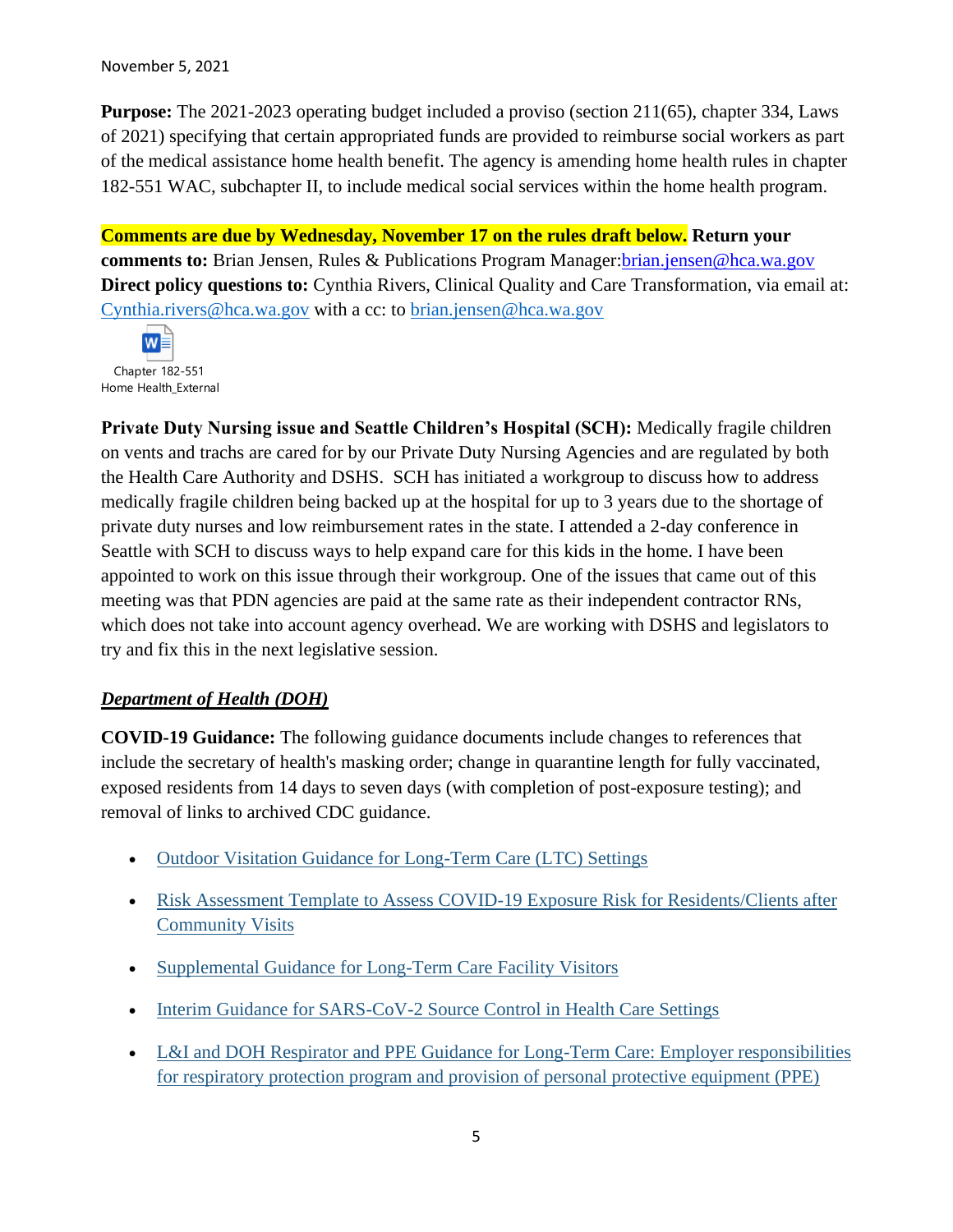#### November 5, 2021

• L&I and DOH Respirator and PPE for In-Home Care Agencies: Employer responsibilities [for respiratory protection program and provision of personal protective equipment \(PPE\)](https://lnks.gd/l/eyJhbGciOiJIUzI1NiJ9.eyJidWxsZXRpbl9saW5rX2lkIjoxMTAsInVyaSI6ImJwMjpjbGljayIsImJ1bGxldGluX2lkIjoiMjAyMTExMDUuNDg0MTU0NTEiLCJ1cmwiOiJodHRwczovL2djYzAyLnNhZmVsaW5rcy5wcm90ZWN0aW9uLm91dGxvb2suY29tLz91cmw9aHR0cHMlM0ElMkYlMkZ3d3cuZG9oLndhLmdvdiUyRlBvcnRhbHMlMkYxJTJGRG9jdW1lbnRzJTJGMTYwMCUyRmNvcm9uYXZpcnVzJTJGNDIwLTMyOS1SZXNwaXJhdG9yUFBFSW5Ib21lQ2FyZS5wZGYmZGF0YT0wNCU3QzAxJTdDQ2luZHkuTWFyamFtYWElNDBET0guV0EuR09WJTdDNjFkZTM2ZTg0NzExNDgwMDUyMDIwOGQ5OWZkMWI2ZGMlN0MxMWQwZTIxNzI2NGU0MDBhOGJhMDU3ZGNjMTI3ZDcyZCU3QzAlN0MwJTdDNjM3NzE2NTQ1MzI5MTEzNjgyJTdDVW5rbm93biU3Q1RXRnBiR1pzYjNkOGV5SldJam9pTUM0d0xqQXdNREFpTENKUUlqb2lWMmx1TXpJaUxDSkJUaUk2SWsxaGFXd2lMQ0pYVkNJNk1uMCUzRCU3QzEwMDAmc2RhdGE9MUlPeGkwVk9sbUxFQVFhSVk2SnZqc2hnb2ZrJTJGcHVJZ1lYd0pSbXJIYnlBJTNEJnJlc2VydmVkPTAifQ._Nz-_zk3ltGnryjTwZvKjmwWGET_s_HUaEDxmR86T5w/s/717258116/br/118111920600-l)

## **The Certificate of Need Program's 2021-2022 hospice need forecasting methodology and updated application form are now available.**

- Updated hospice application form [PDF](https://lnks.gd/l/eyJhbGciOiJIUzI1NiJ9.eyJidWxsZXRpbl9saW5rX2lkIjoxMDAsInVyaSI6ImJwMjpjbGljayIsImJ1bGxldGluX2lkIjoiMjAyMTEwMDEuNDY3OTI4NTEiLCJ1cmwiOiJodHRwczovL2djYzAyLnNhZmVsaW5rcy5wcm90ZWN0aW9uLm91dGxvb2suY29tLz91cmw9aHR0cHMlM0ElMkYlMkZ3d3cuZG9oLndhLmdvdiUyRlBvcnRhbHMlMkYxJTJGRG9jdW1lbnRzJTJGMjMwMCUyRjIwMjAlMkZIb3NwaWNlQXBwbGljYXRpb24ucGRmJmRhdGE9MDQlN0MwMSU3Q0FsZWphbmRyby5MZSU0MGRvaC53YS5nb3YlN0M5ZGYwZjM0MWNlMjM0Y2U1NjkzZTA4ZDk4NTMxOTRlMCU3QzExZDBlMjE3MjY0ZTQwMGE4YmEwNTdkY2MxMjdkNzJkJTdDMCU3QzAlN0M2Mzc2ODcyNzAyNTY3OTEyNTglN0NVbmtub3duJTdDVFdGcGJHWnNiM2Q4ZXlKV0lqb2lNQzR3TGpBd01EQWlMQ0pRSWpvaVYybHVNeklpTENKQlRpSTZJazFoYVd3aUxDSlhWQ0k2TW4wJTNEJTdDMTAwMCZzZGF0YT12S2VsdEZkTFlYSTdaSE1rJTJGY0MyVUxBT0RzUnJNTGM0bklMYlh6QWhCRHclM0QmcmVzZXJ2ZWQ9MCJ9.pGU7uTkIvXtS3Yx2uJ95rT1awwyZEz0Qc_qAzLqPbzI/s/717258116/br/113285427722-l)
- Hospice need forecasting methodology [PDF](https://lnks.gd/l/eyJhbGciOiJIUzI1NiJ9.eyJidWxsZXRpbl9saW5rX2lkIjoxMDEsInVyaSI6ImJwMjpjbGljayIsImJ1bGxldGluX2lkIjoiMjAyMTEwMDEuNDY3OTI4NTEiLCJ1cmwiOiJodHRwczovL2djYzAyLnNhZmVsaW5rcy5wcm90ZWN0aW9uLm91dGxvb2suY29tLz91cmw9aHR0cHMlM0ElMkYlMkZkb2hjcnMuYm94LmNvbSUyRnMlMkYwMDFpZ2JzdTVxOWowd2dpd2d3aGFocWwyMDVheTIxZiZkYXRhPTA0JTdDMDElN0NBbGVqYW5kcm8uTGUlNDBkb2gud2EuZ292JTdDOWRmMGYzNDFjZTIzNGNlNTY5M2UwOGQ5ODUzMTk0ZTAlN0MxMWQwZTIxNzI2NGU0MDBhOGJhMDU3ZGNjMTI3ZDcyZCU3QzAlN0MwJTdDNjM3Njg3MjcwMjU2ODAxMjA5JTdDVW5rbm93biU3Q1RXRnBiR1pzYjNkOGV5SldJam9pTUM0d0xqQXdNREFpTENKUUlqb2lWMmx1TXpJaUxDSkJUaUk2SWsxaGFXd2lMQ0pYVkNJNk1uMCUzRCU3QzEwMDAmc2RhdGE9MTRrVVlvZDV2bUlhSjQ1dlByOEFSaSUyRjc4NWNOOUxIWFlJQVBWNHZ0Y1ZrJTNEJnJlc2VydmVkPTAifQ.K25WYTdjkGedvG3JxgFNCOC5QpyEUB34H4qJMrMY4pE/s/717258116/br/113285427722-l)

The methodology will also be available on our [website.](https://lnks.gd/l/eyJhbGciOiJIUzI1NiJ9.eyJidWxsZXRpbl9saW5rX2lkIjoxMDIsInVyaSI6ImJwMjpjbGljayIsImJ1bGxldGluX2lkIjoiMjAyMTEwMDEuNDY3OTI4NTEiLCJ1cmwiOiJodHRwczovL2djYzAyLnNhZmVsaW5rcy5wcm90ZWN0aW9uLm91dGxvb2suY29tLz91cmw9aHR0cHMlM0ElMkYlMkZ3d3cuZG9oLndhLmdvdiUyRkxpY2Vuc2VzUGVybWl0c2FuZENlcnRpZmljYXRlcyUyRkZhY2lsaXRpZXNOZXdSZW5ld29yVXBkYXRlJTJGQ2VydGlmaWNhdGVvZk5lZWQlMkZOZWVkTWV0aG9kb2xvZ2llcyZkYXRhPTA0JTdDMDElN0NBbGVqYW5kcm8uTGUlNDBkb2gud2EuZ292JTdDOWRmMGYzNDFjZTIzNGNlNTY5M2UwOGQ5ODUzMTk0ZTAlN0MxMWQwZTIxNzI2NGU0MDBhOGJhMDU3ZGNjMTI3ZDcyZCU3QzAlN0MwJTdDNjM3Njg3MjcwMjU2ODExMTY0JTdDVW5rbm93biU3Q1RXRnBiR1pzYjNkOGV5SldJam9pTUM0d0xqQXdNREFpTENKUUlqb2lWMmx1TXpJaUxDSkJUaUk2SWsxaGFXd2lMQ0pYVkNJNk1uMCUzRCU3QzEwMDAmc2RhdGE9N3lldzZyNGNvZmE3RFdJZVRoNFpSYjZaJTJCVExnWlhuc3Z2dDdoTjdRa3RJJTNEJnJlc2VydmVkPTAifQ.pwRgkxmdGjOwj1f4QgBMFQQmic7d03sCU96ID5IgHFc/s/717258116/br/113285427722-l) This methodology is based on the adopted hospice rules under [WAC 246-310-290.](https://lnks.gd/l/eyJhbGciOiJIUzI1NiJ9.eyJidWxsZXRpbl9saW5rX2lkIjoxMDMsInVyaSI6ImJwMjpjbGljayIsImJ1bGxldGluX2lkIjoiMjAyMTEwMDEuNDY3OTI4NTEiLCJ1cmwiOiJodHRwczovL2djYzAyLnNhZmVsaW5rcy5wcm90ZWN0aW9uLm91dGxvb2suY29tLz91cmw9aHR0cHMlM0ElMkYlMkZhcHBzLmxlZy53YS5nb3YlMkZXQUMlMkZkZWZhdWx0LmFzcHglM0ZjaXRlJTNEMjQ2LTMxMC0yOTAmZGF0YT0wNCU3QzAxJTdDQWxlamFuZHJvLkxlJTQwZG9oLndhLmdvdiU3QzlkZjBmMzQxY2UyMzRjZTU2OTNlMDhkOTg1MzE5NGUwJTdDMTFkMGUyMTcyNjRlNDAwYThiYTA1N2RjYzEyN2Q3MmQlN0MwJTdDMCU3QzYzNzY4NzI3MDI1NjgxMTE2NCU3Q1Vua25vd24lN0NUV0ZwYkdac2IzZDhleUpXSWpvaU1DNHdMakF3TURBaUxDSlFJam9pVjJsdU16SWlMQ0pCVGlJNklrMWhhV3dpTENKWFZDSTZNbjAlM0QlN0MxMDAwJnNkYXRhPXVieU1Cc0kxVzVqNENqQlRZMVJyaGFGNFlLNWhCVkJtJTJGNEZuT3RHeU5ZOCUzRCZyZXNlcnZlZD0wIn0.z8BirOf88HMYyaXqVccozRvXyUmSLr6_bsvAaneHRuE/s/717258116/br/113285427722-l) Deadlines for letters of intent and the corresponding applications are county-specific.

On October 29, 2021 the Certificate of Need Program announced it is delaying its final posting for its year 2021 final hospice numeric methodology. Although the notification we sent out on October 1, 2021 stated we expected to send out the final on or before November 1, 2021, staffing issues have delayed the release of some impactful decisions to this method. Namely for:

Pierce County decision released October 27, 2021 King County decision anticipated November 5, 2021

In order to release the most accurate need projections possible, the final numeric methodology will be posted on or before November 10, 2021, with the above decisions included. As many of you know this methodology is based on the adopted hospice rules under [WAC 246-310-290.](https://gcc02.safelinks.protection.outlook.com/?url=https%3A%2F%2Fapps.leg.wa.gov%2FWAC%2Fdefault.aspx%3Fcite%3D246-310-290&data=04%7C01%7CEric.Hernandez%40doh.wa.gov%7C55faeb7d67b74f0e6f5208d99b10d1b3%7C11d0e217264e400a8ba057dcc127d72d%7C0%7C0%7C637711318835124626%7CUnknown%7CTWFpbGZsb3d8eyJWIjoiMC4wLjAwMDAiLCJQIjoiV2luMzIiLCJBTiI6Ik1haWwiLCJXVCI6Mn0%3D%7C1000&sdata=7SUpSzLgRz3ykOViQFgKBVJXbHwRd2CA8SBaPkac68Y%3D&reserved=0)

Deadlines for letters of intent and the corresponding applications are county-specific. You may find these deadlines in Table A, included in the link above. If you have questions, please contact the Certificate of Need Program at **FSLCON@doh.wa.gov.** 

**Hospice CON Rulemaking:** We did get an update from Eric Hernandez, DOHN CON Manager, "We have already started our planning for rulemaking, now that we have some resources to get this work done. We anticipate holding workshops starting in late winter to early spring. We are currently working on how best to tackle the enormous amount of work we have before us. The entire WAC 246-310 is open, so our internal group are still strategizing on how best to divide this work so that we can get done efficiently and with the most participate with stakeholders.

**Home Health CON Rulemaking:** We are still waiting to hear back from DOH when this rulemaking will begin. HCAW has contracted with Marc Berg to begin the analysis of the data for home health in WA State.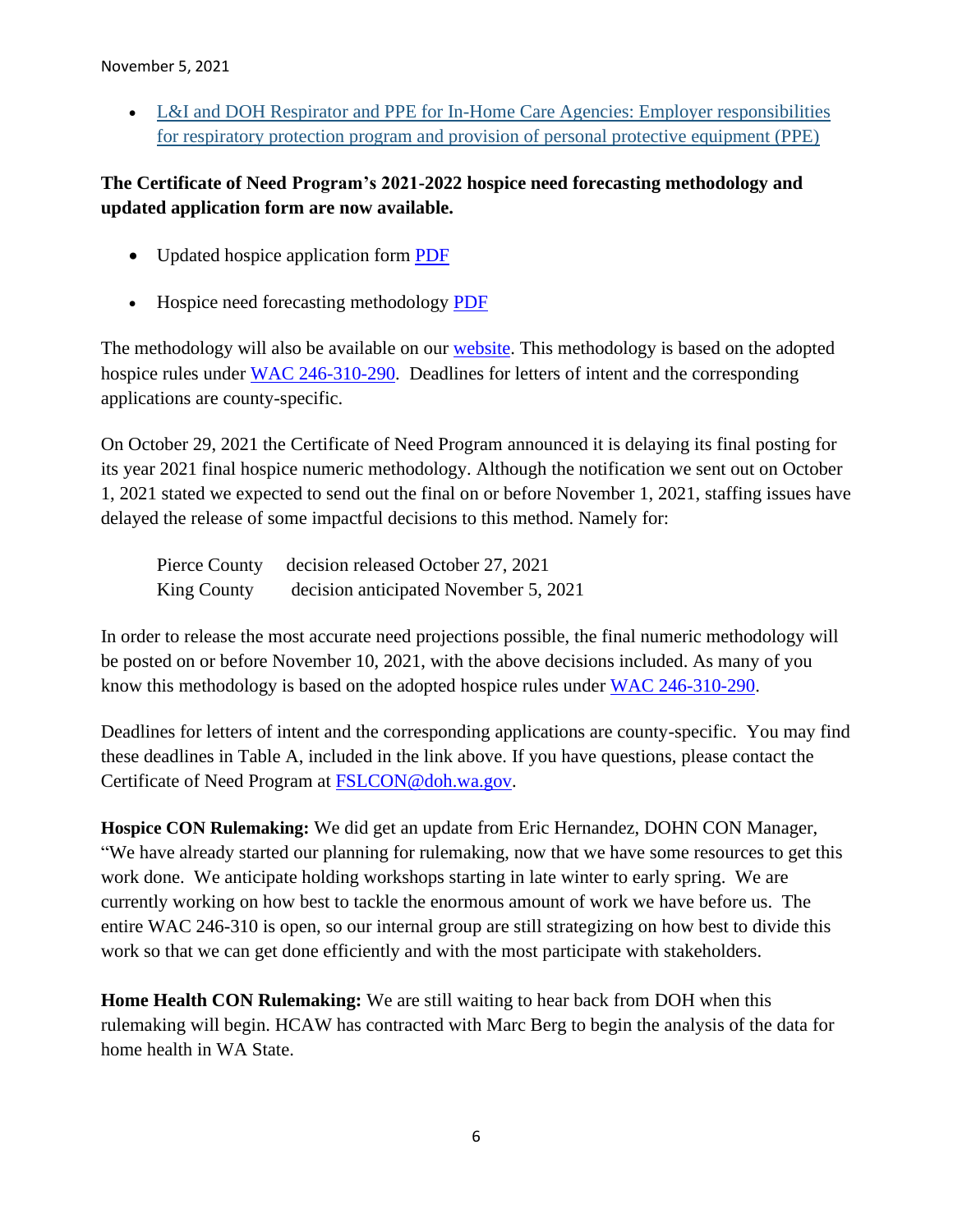November 5, 2021

**In-Home Services Rules**: DOH plans to update the In-Home Services Rules. No date set yet. Do you have suggestions for changes to the hospice related rules that should be made? We need to let John Hilger at DOH know soon so he can begin to incorporate into the draft for stakeholder review.

**DOH Preproposal Statement of Inquiry (CR-101) Supervisory Visits**: Regarding WAC 246- 335-510, WAC 246-335-545, WAC 246-335-610, and WAC 246-335-645 in chapter 246-335 WAC, In-Home Services Agencies. DOH will consider amending requirements for how in-home services agencies perform supervisory visits. This may include permanently adopting some measures used throughout the coronavirus disease 2019 (COVID-19) pandemic, such as expanding the definition of "telemedicine," removing the requirement that supervisory visits must occur during an on-site visit, and other regulatory flexibilities as appropriate. Additionally, the department will consider whether amendments are necessary to align with Engrossed Substitute House Bill (ESHB) 1196 (chapter 157, Laws of 2021), audio-only telemedicine legislation that was passed during the 2021 legislative session filed as [WSR# 21-20-084.](https://lnks.gd/l/eyJhbGciOiJIUzI1NiJ9.eyJidWxsZXRpbl9saW5rX2lkIjoxMDAsInVyaSI6ImJwMjpjbGljayIsImJ1bGxldGluX2lkIjoiMjAyMTEwMTIuNDcyNDE5OTEiLCJ1cmwiOiJodHRwczovL3d3dy5kb2gud2EuZ292L1BvcnRhbHMvMS9Eb2N1bWVudHMvMTEwMC8yMTIwLzIxMjAwODRpbmhvbWVzZXJ2aWNlc3N1cGVydmlzaW9udGVsZW1lZGljaW5lMTAxZmluYWwucGRmIn0.3BlEZF8B2lUovpwigZErgewROMl8cdVUp0GGrXrUcgY/s/717258116/br/113772656853-l)

**Palliative Care Roadmap Still Available!!** It's posted on [DOH Rural Health webpage,](https://www.doh.wa.gov/ForPublicHealthandHealthcareProviders/RuralHealth) as well as the [WA Rural Palliative Care Initiative portal T](https://waportal.org/partners/home/washington-rural-palliative-care-initiative)o order: <https://prtonline.myprintdesk.net/DSF/>

**Palliative Care-Rural Health Integration Advisory Team (PC-RHIAT):** For more information on their efforts go to:<https://waportal.org/partners/home/washington-rural-palliative-care-initiative> The group met on November 3 to review how the Cohort programs are going around the state.

## **Nursing Care Quality Assurance Commission (NCQAC)**

**LPN Apprenticeship and LTC Nursing Workforce:** The LPN Apprenticeship and LTC Nursing Workforce virtual summit was help on October 22, 2021. The meeting was over 6 hours long and discussed creating the LPN apprenticeship pathway, ways to get involved, including how to apply to become a pilot site and more! Here is a link to the agenda. I am on this workgroup and will continue to offer ideas from our association membership.

• NCQAC LTC Virtual Summit - [LPN Apprenticeship Summit & Agenda.pdf](https://lnks.gd/l/eyJhbGciOiJIUzI1NiJ9.eyJidWxsZXRpbl9saW5rX2lkIjoxMDIsInVyaSI6ImJwMjpjbGljayIsImJ1bGxldGluX2lkIjoiMjAyMTEwMTIuNDcxOTk4NTEiLCJ1cmwiOiJodHRwczovL2NvbnRlbnQuZ292ZGVsaXZlcnkuY29tL2F0dGFjaG1lbnRzL1dBRE9ILzIwMjEvMTAvMTEvZmlsZV9hdHRhY2htZW50cy8xOTYyNzM3L05DUUFDJTIwTFRDJTIwVmlydHVhbCUyMFN1bW1pdCUyMC0lMjBMUE4lMjBBcHByZW50aWNlc2hpcCUyMFN1bW1pdCUyMCYlMjBBZ2VuZGEucGRmIn0.9_xqc-sYm9opJakYf7AyDRluYbJugSdJla_6a9vthYc/s/717258116/br/113731358123-l)

## **Emergency Rule Making (CR-103E) Amending NAC and NAR training requirements:**

WAC 246-841-405, 246-841-420, 246-841-470, 246-841-490, 246-841-500, 246-841-510 and 246- 841-555. Amending specific training requirements for Nursing Assistant Certified (NAC) and Nursing Assistant Registered (NAR). The Nursing Care Quality Assurance Commission (commission) has adopted emergency rules as the permanent rulemaking process continues. The rules in chapter 246-841 WAC provide regulatory requirements for NACs and NARs. These amendments allow additional pathways to comply with current standards. This is the fifth emergency rule and it continues the emergency rule that was filed on May 20, 2021 under WSR 21- 12-011 without change. Prior filings were June 26, 2020, WSR 20-14-066; October 23, 2020, WSR 20-22-023; and January 20, 2021, WSR 21-04-004. Transition from emergency to permanent rules